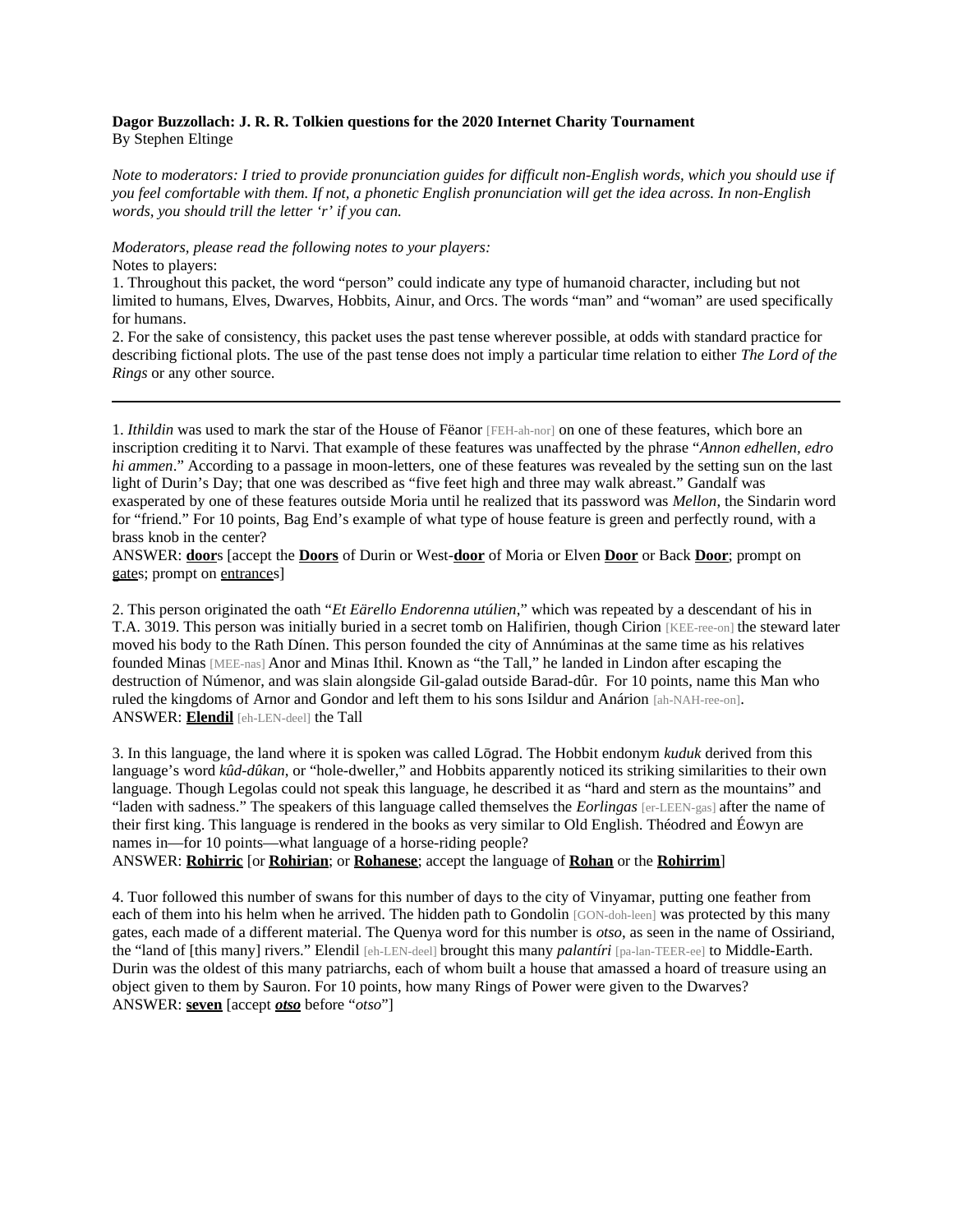5. In one source, this person is teased by a friend for being a "Muddy-feet," "Penny-wise tub-on-legs." In *The Adventures of Tom Bombadil*, Tom meets up with this person and spends a night with him at Bamfurlong. This person threatened to sic his dogs Grip, Fang, and Wolf on a Nazgûl who came asking for "Baggins," but he did reveal that the Bagginses lived in Hobbiton. Though this resident of Eastfarthing bore a grudge against Frodo for trying to steal his mushrooms, he chaperoned the Ring-bearer's company from his fields to Buckleberry Ferry. For 10 points, name this Hobbit farmer who was unrelated to the fly larva of the same name. ANSWER: Farmer **Maggot**

6. In a 2003 strip of the comic strip *FoxTrot*, Jason asserted his nerd bona fides by recalling how he drew a map of this city on his binder. The usurper Castamir besieged Eldacar in this city in the Kin-strife of T.A. 1437, during which its Dome of the Stars was destroyed. In *The Fellowship of the Ring*, Sauron hid the release of the Nazgûl within a larger assault on this city, whose last bridge was destroyed in a fierce defense by Boromir. The largest and most powerful *palantír* [pa-LAN-teer] was kept in—for 10 points—what former capital of Gondor, a ruined city that straddled the Anduin between Minas [MEE-nas] Tirith and Minas Morgul? ANSWER: **Osgiliath**

7. Two of these people named Eluréd [EH-loo-red] and Elurín [EH-loo-reen] were left to starve by the Sons of Fëanor [FEH-ah-nor] during the Second Kinslaving. When meeting Prince Imrahil, Legolas alluded to a common belief that the first Prince of Dol Amroth was one of these people. These people were known in Sindarin as *Peredhil* [PEH-reh-theel]. Tol Galen was the childhood home of the first of these people, Dior Eluchíl [EH-loo-kheel]. Some of these people, including the descendants of Tuor, Idril, Beren, and Lúthien, could choose whether to accept the Gift of Men and become mortal. For 10 points, name this class of people such as Elrond and Arwen, who had both Eldar and humans as ancestors.

ANSWER: **half-Elves** [or **half-Elven**; accept *Peredhel* or *Peredhil* before "*Peredhil*"; accept any description of someone with both **human** and **Elf** ancestry; prompt on Elves before "Imrahil," since the characters mentioned to that point generally lived as Elves]

8. To the amusement of a social superior, this person never used the deferential pronoun, which his own dialect lacked. Nevertheless, that superior complimented this person's "courteous speech." This person was addressed as *Ernil i Pheriannath* [phe-ree-ANN-ath] by people who believed he was a prince bringing 5,000 soldiers with him. This person married his distant cousin Diamond of Long Cleeve seven years before inheriting his family's hereditary title of Thain. This Hobbit befriended Beregond son of Baranor and was appointed Guard of the Citadel in Minas [MEEnas] Tirith after being spirited away from Isengard by Gandalf. For 10 points, name this "fool of a Took" who got into trouble with Merry.

ANSWER: **Pippin** Took [or **Peregrin** Took; prompt on Took]

9. The Firebeards and the Broadbeams awoke in a general region with this adjective in its name. Two Maiar known by this adjective were renamed Morinehtar [mo-ree-NECH-tar] and Rómestámo [ro-mes-TAH-mo] in Tolkien's late writings. A region known by this word was the home of Telchar, the creator of the blades Angrist and Narsil, as well as the cities of Nogrod and Belegost. This adjective, which is rendered as *luin* [looin] in Sindarin, describes Alatar and Pallando, who disappeared into the East shortly after arriving in Middle-Earth with the other Istari. It's not white, but this color of two of the five wizards also named a mountain range found in western Eriador [eh-REE-uh-dor] in the Third Age. For 10 points, name this color that Elven blades glow in the presence of Orcs. ANSWER: **blue** [accept **Blue** Mountains or **Blue** Wizards]

10. One of these creatures from Avathar was the first being to climb to the peak of Hyarmentir. The companions of Aredhel [AH-re-thel] met many of these creatures while journeying through the valley of Nan Dungortheb [doon-GORtheb]. The region of Lammoth, or "Great Echo," was named for an episode in which one of these creatures tried to eat the Silmarils. These creatures were mocked as "Old Tomnoddy" and "Lazy Lob" in a song in which Bilbo called them "Attercops." The most famous of these creatures, a daughter of Ungoliant, fed on Orcs while guarding the pass of Cirith Ungol [KEE-reeth OON-gol]. Sam used the Phial of Galadriel to blind Shelob, a giant example of—for 10 points—what arachnids?

ANSWER: **spider**s [accept **Attercop**s before "Attercops"]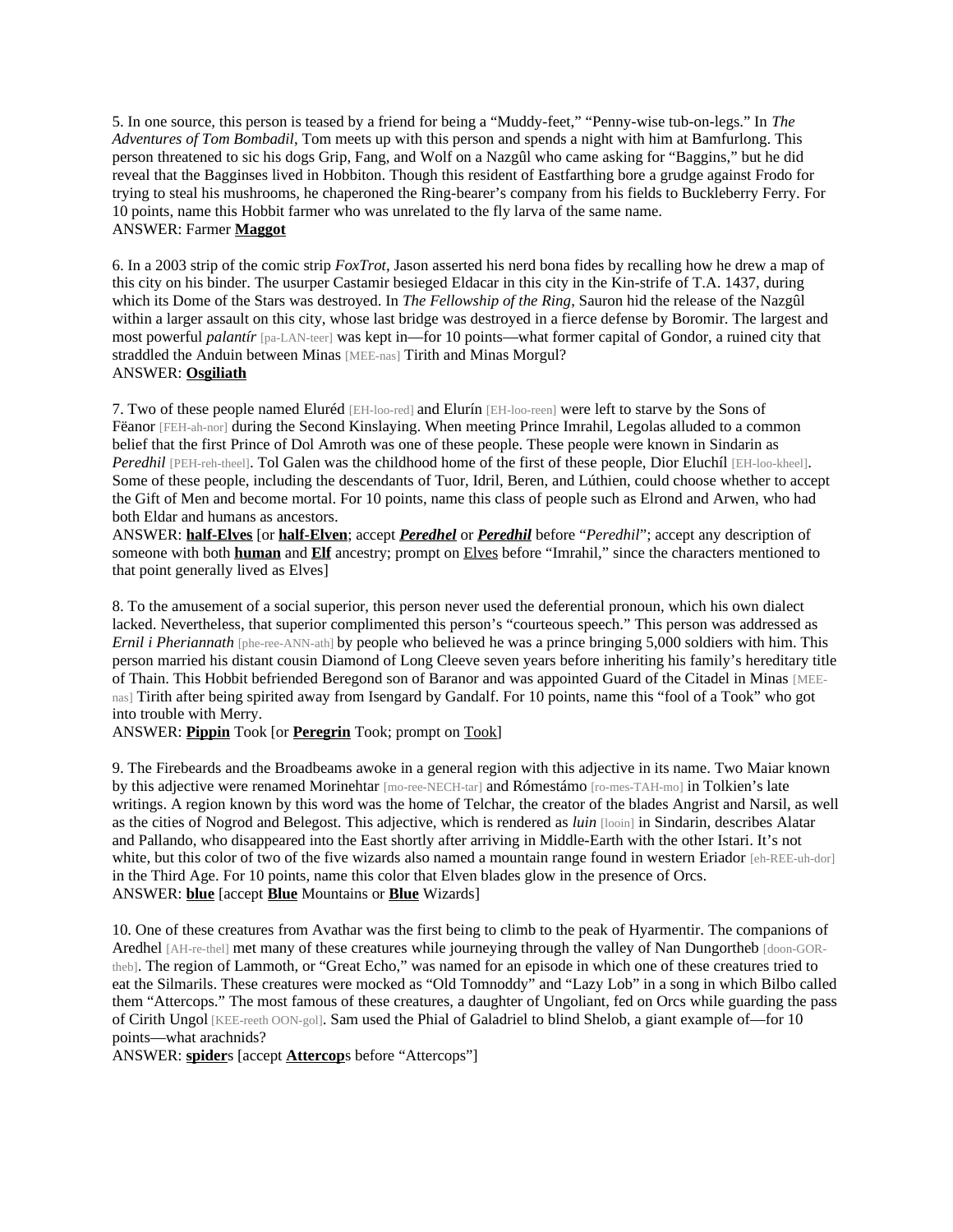11. Before Fatty Bolger triggered the Horn-call of Buckland to warn of the Nazgûl, it had last been used during one of these periods. The city of Tharbad was destroyed near the end of one of these periods, while the end of another one was marked by Fréaláf Hildeson's victorious reconquest of his kingdom's land. During one of these periods, the Dunlending Wulf briefly conquered Rohan, though he was constantly harried by raids in which Helm Hammerhand ventured out to kill men with his bare hands. The Shire was attacked by white wolves crossing the Brandywine during the "Fell" one of them, which was not quite as destructive as the aforementioned "Long" one. For 10 points, name these cold seasons.

ANSWER: **Winter**s [accept Fell **Winter** or Long **Winter**]

12. Some of Tolkien's early writings used a frame story of a person in this profession named Ælfwine [ALV-win-eh] who lived in pre-Norman England. This profession appears in the title of a story whose heroine drowned in the Firth of Rómenna in the year S.A. 985. The title of Tolkien's longest story set in Númenor describes Erendis as the wife of one of these people. The Maia Uinen [OOI-nen] protected people in this profession, one of whom "tarried in Arvernien" in a song by Bilbo. Aragorn teased Bilbo for having the cheek to sing about that one of these people in the house of his son Elrond. For 10 points, name this profession of Eärendil [eh-ah-REN-deel], which in later literature includes an "ancient" man who shoots an albatross.

ANSWER: **mariner**s [accept **sailor**s or **seafarer**s or **seamen**; accept *Aldarion and Erendis: The Mariner's Wife*]

13. *Note to players: Specific answer required.* Dáin [DAH-een] Ironfoot won fame at the age of only 32 for performing this action on this type of creature in the Battle of Azanulbizar [ah-zah-NOOL-bee-zar]. The Battle of Greenfields saw Bandobras "Bullroarer" Took perform this action on this type of creature particularly vigorously, inadvertently inventing the game of golf. This fate befell Azog in the books but not in the *Hobbit* films, where he instead dueled with Thorin. Aragorn dispatched the villain Lurtz, who is only found in the films, in this way. For 10 points, name this way to kill a certain light-fearing species, which Dwarves liked to do with axes. ANSWER: **beheading** an **Orc** [or **beheading** a **goblin**; prompt on killing an Orc or goblin by asking "Killing in what way?"; prompt on beheading by asking "Beheading what type of creature?"]

14. In an early version of *The Book of Lost Tales*, this person was known as Thû. The Lay of Leithian described how this person defeated Finrod Felagund in a song contest. This person called for the creation of a massive temple in Armenelos in which the tree Nimloth was burnt. After the Dagor Bragollach [bra-GOL-akh] he lived in Tol-in-Gaurhoth, where he commanded a contingent of werewolves until he was defeated by Lúthien Tinúviel. During the Second Age, he corrupted the Númenórean king Ar-Pharazôn and convinced him to attack Valinor. For 10 points, name this servant of Morgoth who, during the Third Age, had a ring or something. ANSWER: **Sauron** [or **Mairon**; or **Annatar**; or **Gorthaur**; or **Zigûr**]

15. A character who described these creatures emphasized their preference for "order, and plenty, and peace" over the chance to "speak with things." In an Elvish song, one of these creatures refuses an invitation by declaring "I'll linger here beneath the Sun, because my land is best!" The only member of this group given a name is Fimbrethil. These creatures, who mysteriously disappeared towards the end of the Second Age, grew crops in what later became known as the Brown Lands, which lay across the Anduin from Fangorn Forest. For 10 points, name these gigantic females, the long-lost companions of Treebeard and his buddies.

ANSWER: **Entwives** [or **Entwife**; or **Entmaiden**s; prompt on Ents; prompt on Onod or Onodrim]

16. Baldor son of Brego never returned from an expedition to visit these people. These people "hear a horn in the hills ringing" in the second prophecy of Malbeth the seer, which was made in the days of Arvedui [AR-veh-dwee]. Gimli is the viewpoint character for the entry into this people's land, during which he remarks that "an Elf will go underground and a Dwarf dare not!" At the Stone of Erech, these people swore an oath of loyalty to Isildur that was called in by his descendant during the War of the Ring. For 10 points, name these wraiths whose "Paths" were used by Aragorn to cross into Gondor before the Battle of Pelennor [peh-LEN-or] Fields. ANSWER: **Dead** Men of Dunharrow [or **Oathbreaker**s; accept Paths of the **Dead**]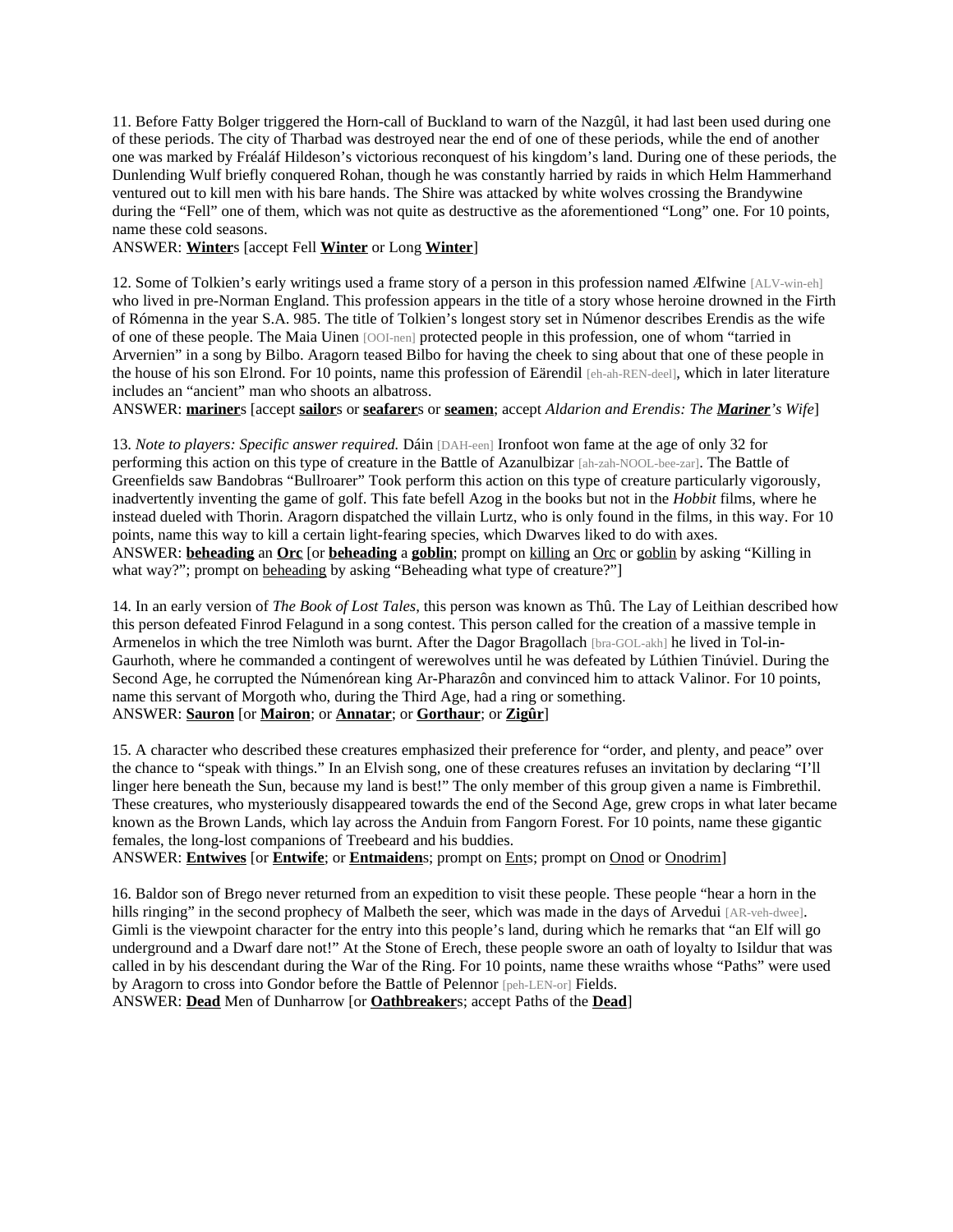17. Gwindor's nickname for his fiancée Finduilas [feen-DOOI-las] compared her to the sunlight at one of these places. Túrin Turambar [TOO-reen too-RAM-bar] was revived from his grief at killing Beleg after being led to one of these places by Gwindor. The only encounter between the cousins Tuor and Túrin took place at that one of these places, whose healing powers were destroyed by Glaurung in his first act upon entering Beleriand. The Vala Ulmo enchanted one of these places that lay at the feet of the Ered Wethrin and was known as Eithel Ivrin. In the Third Age, Gollum was nearly executed for stealing fish from one of these places in Henneth Annûn. Rivers like the Narog and Sirion rose from—for 10 points—what small, still bodies of water? ANSWER: **pool**s [or *eithel*; or **pond**s; or **well**s; or **spring**s; or **lake**s; accept **Eithel** Ivrin]

18. This person raised an army after hearing of his father's death from his father's friend Nár; earlier, this person's father gave him a gift with the cryptic remark "it needs gold to breed gold." By the end of his life, torture had made this person forget even his own name. He had a daughter named Dís, whose children died protecting his eldest son. He was captured and imprisoned in Dol Guldur [GOOL-door], where the last of the Seven was taken from him. When Gandalf found this person in Mirkwood, he gave Gandalf the map and key to Erebor that were later used by the Company of Dwarves. For 10 points, name this Dwarf, the son of Thrór and the father of Thorin Oakenshield. ANSWER: Thráin II [rhymes with "train"]

19. The film-only character Guritz laughs while using an unusual type of this general class of objects, which his commander suggests with the line "Let us ease their pain." Gandalf's command to "Send these foul beasts into the abyss!" precedes the use of a different type of these objects. Sauron's commander Gothmog orders the use of one type of these objects with the line "Release the prisoners!", and he later spits on a piece of masonry that serves as a makeshift one of them. At the Battle of Pelennor [peh-LEN-or] Fields, Sauron's forces practice psychological warfare by using severed heads as these objects. For 10 points, name this class of weapons that might be launched from a siege tower or a catapult.

ANSWER: **projectile**s [or **missile**s; accept any description of an **object** that is launched from a **catapult** or **trebuchet**; prompt on heads by asking "What purpose are they used for?"]

20. This material, which was said to have "snared" the essence of Laurelin, represented a "pledge of good between the Mountain and the Wood" in one appearance. According to Part Two, Chapter IV of *Unfinished Tales*, Fëanor [FEH-ah-nor] was inspired to make the Silmarils not by the Two Trees but by this material, which he asked for three times without receiving any. Gimli announced that he planned to make a setting of "imperishable crystal" for this material while receiving three strands of it, despite asking for only one. For 10 points, name this braided silverygolden material found on the head of the queen of Lothlórien.

ANSWER: **Galadriel**'s **hair** [prompt on hair by asking "Whose hair?"]

21. The Shire's most popular types of pipe-weed included Longbottom Leaf and one named for a "Southern" one of these objects. Frodo used a Quenya phrase mentioning these objects to greet Gildor's Elves, who later sang to two of them called Borgil and Menelvagor [meh-NEL-vah-gor]. The Noldor fought the Dagor-nuin-Giliath "under" these objects after returning to Beleriand. These objects were placed in Ilmen after Elbereth Gilthoniel created them from the dew of Telperion [tel-PEH-ree-on]. The ship Vingilot [VEEN-gee-lote] was turned into one of these objects after Eärendil [eh-ah-REN-deel] sailed it into the sky with a Silmaril on his brow. For 10 points, name these heavenly light sources that existed before the Sun and Moon.

ANSWER: **star**s [or *elen*; accept Battle-under-**Star**s]

22. One person with this name was a son of Lenwë [LEN-weh] who was killed on Amon Ereb in the First Battle of Beleriand; that Elf was a ruler of the Green Elves of Ossiriand. The first Man of this name was born in T.A. 2375 and succeeded his uncle Dior in his most famous post. The second Man of this name married a woman named Finduilas [feen-DOOI-las], the sister of Imrahil of Dol Amroth, and sent the Red Arrow as a call for aid. That son of Ecthelion II despaired for his kingdom after his obsessive use of a *palantír* [pa-LAN-teer], and immolated himself during the Battle of Pelennor [peh-LEN-or] Fields. For 10 points, give this name of the father of Boromir and Faramir, the final Ruling Steward of Gondor.

ANSWER: **Denethor** [accept **Denethor** I or **Denethor** II]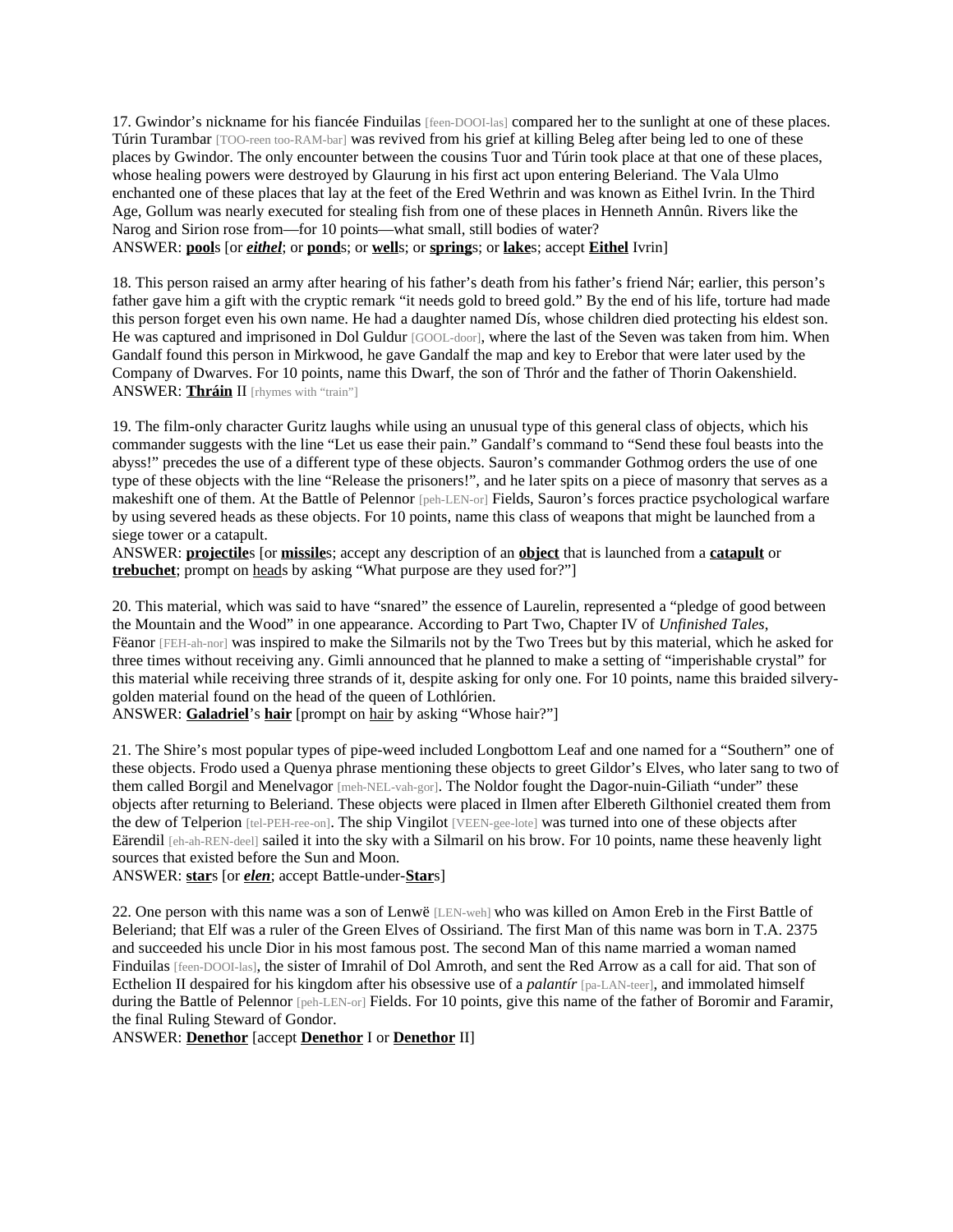23. Fram, the grandfather of Eorl [erl] the Young, performed an action of this type and then bragged about it by sending a snarky message to the local Dwarves. The peaks of Thangorodrim [than-go-RODE-reem] were destroyed when Eärendil [eh-ah-REN-deel] successfully completed this kind of action. After performing this kind of action at Cabed-en-Aras, Túrin Turambar [TOO-reen too-RAM-bar] was released from a spell, realized he had married his sister, and killed himself. Bard the Bowman managed to perform this task after being told of a weak spot by Bilbo. For 10 points, name this task, which Thorin's company hoped would allow them to take the treasure of Erebor from Smaug. ANSWER: **killing** a **dragon** [accept synonyms in place of "killing"]

## *Note to moderator: Please make sure to read the whole answerline before ruling on answers.*

24. In his "Letter 214," Tolkien explained that one of these actions was a consequence of failing to observe the custom of *ribadyan*. One person who tried to take this action changed his mind after tripping on a stone and hitting his head, while another person undid this action after breaking into the Tower of Cirith Ungol [KEE-reeth OON-gol]. A different person remarked "I pass the test" after refusing to take this action, while yet another did this action on his birthday by jealously killing his Stoor cousin. The only person to do it by accident found something on the floor of a tunnel shortly before meeting Gollum. For 10 points, Isildur became the first person to perform what action when he cut off one of Sauron's fingers?

ANSWER: a new person **acquiring the** One **Ring** [accept **finding** or **taking** or **obtaining** or other near-synonyms in place of "acquiring"; prompt on acquiring a ring by asking "Which ring?"; prompt on birthdays before "changed" by asking "What unusual event occurred on that birthday?"; prompt on murder or killing before "undid" by asking "What was the purpose of that murder?"]

25. After a military victory in T.A. 1810, King Telumehtar [teh-loo-MECH-tar] of Gondor took a new name mentioning this place. A white pillar in this place commemorated the arrival of Ar-Pharazôn's expedition to Middle-Earth here in S.A. 3261. A spy ring of intelligent cats reported to a queen of Gondor who was likely born in this place. That queen, Berúthiel, was expelled from Gondor and last seen "flying past [this place]" on a ship. This chief colony of the Black Númenóreans was ruled by Gondor for much of the Third Age, though by T.A. 1944 it was allied with the Haradrim. The coastal towns of Gondor feared the black sails of the Corsairs of—for 10 points—what seafaring city to their far south?

## ANSWER: **Umbar** [or Haven of **Umbar**; accept Telumehtar **Umbar**dacil]

26. In one battle, the commander of forces loyal to this leader died after being shot by four arrows at once. In that battle, this leader's forces were encircled by roadblocks of carts and wagons and later dumped into a sandy mass grave. An ally of this person titled himself "Chief Shirriff" after imprisoning Whil Whitfoot, the mayor of Michel Delving. That ally, Lotho Sackville-Baggins, was killed and possibly eaten by another of this person's followers. The Orc-Men, or Ruffians, employed by this person were defeated by Merry and Pippin in the Battle of Bywater. For 10 points, name this wizard who conquered the Shire as the shadowy figure of Sharkey but was killed by his servant Grima [GREE-ma] Wormtongue.

ANSWER: **Saruman** [or **Curumo**; accept **Sharkey** before "Sharkey"]

27. An army returning from invading this region was ambushed at the ford of Sarn Athrad and routed in the last battle fought by Beren. Saeros [SYE-ros] died running naked through this region after trying to kill Túrin Turambar [TOO-reen too-RAM-bar], who moved here at the age of nine. In response to a marriage proposal, the ruler of this region demanded the impossible dowry of a Silmaril, beginning the quest of Beren and Lúthien. This region, which comprised the forests of Nivrim, Neldoreth, and Region [REG-ee-on], was ruled from Menegroth [meh-NEG-roth] and protected by its queen's fence, or girdle. For 10 points, name this Elvish kingdom in Beleriand ruled by Elu Thingol and Melian the Maia.

## ANSWER: **Doriath** [or **Eglador**]

28. The most popular entry in Susan Pandorf's *Lord of the Rings* knitting series is a circular shawl with this name. In the films but not the books, this was the name of a silver necklace that Aragorn received in Rivendell. As an epessë, this name was occasionally paired with the epithet "Elfstone" for its holder's spouse. This name served to link its holder to her grandfather, who bore the last Silmaril into the sky. This epithet for the immortal granddaughter of Eärendil [eh-ah-REN-deel] is rendered in Quenya as *Undómiel*. For 10 points, give this epithet of Arwen, which suggests that she was the last light of the Elves.

ANSWER: **Evenstar** [accept *Undómiel* before "*Undómiel*"; prompt on Arwen]